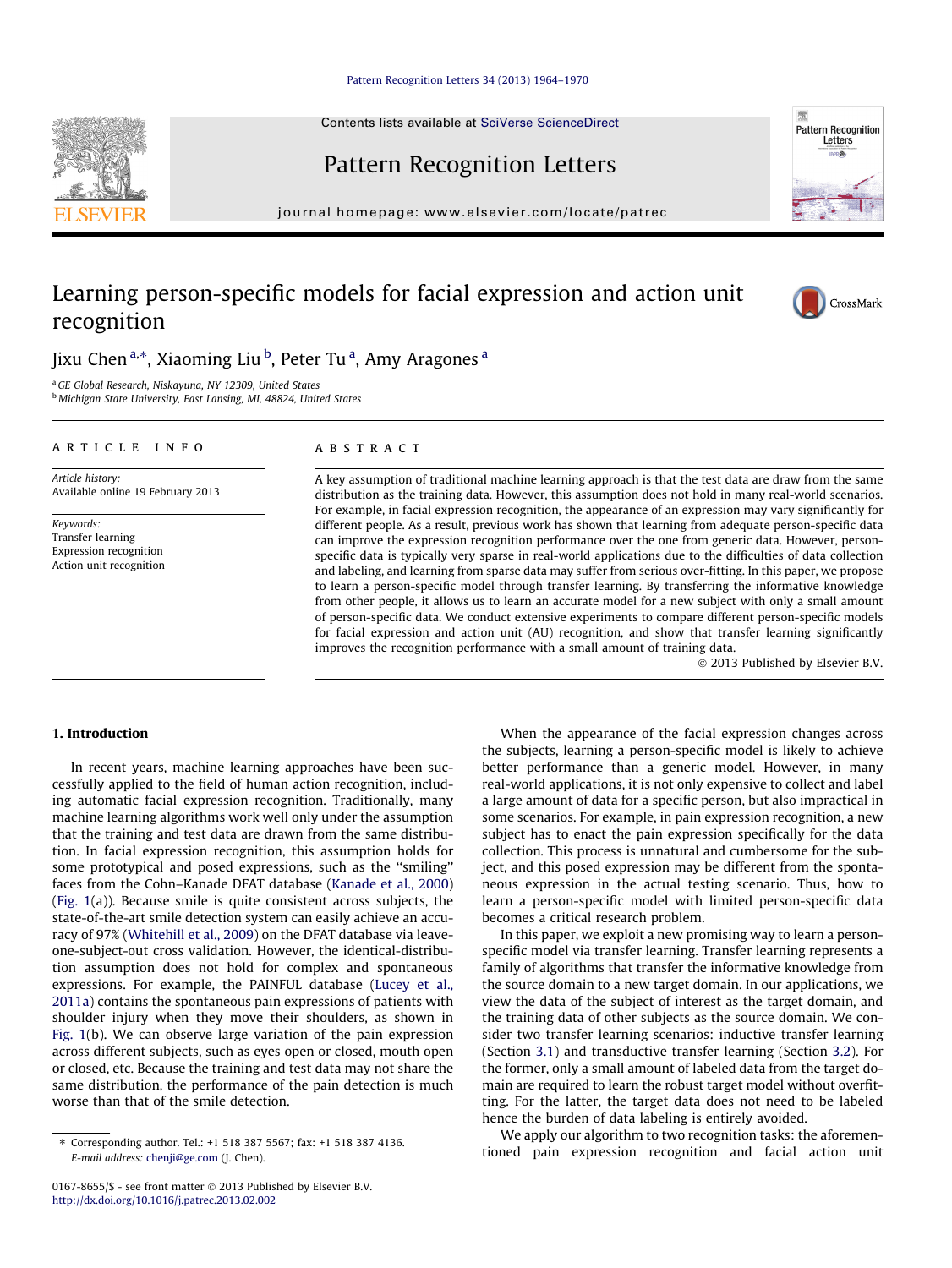<span id="page-1-0"></span>

Fig. 1. (a) The smile expressions from the DFAT database [\(Kanade et al., 2000\)](#page-5-0). (b) The spontaneous pain expressions from the PAINFUL database ([Lucey et al., 2011a\)](#page-5-0). Pain expression has large variation across subjects.



Fig. 2. Examples of facial action units.

recognition. Action units (AUs) are a set of local facial behavior descriptors defined in the widely used Facial Action Coding System (FACS) [\(Ekman and Friesen, 1978](#page-5-0)). Based on FACS, the facial behavior is decomposed into 46 AUs, where some frequent action units are shown in Fig. 2. Although only a small number of AUs are defined, over 7000 different AU combinations have been observed so far ([Ekman and Friesen, 1978\)](#page-5-0). Thus, AU recognition result can be treated as the recognition of more generalized expressions which are basically viewed as certain combinations of AUs.

We compare various transfer learning algorithms and traditional learning algorithms in our experiment and show significant improvement of the inductive transfer learning in both the expression recognition and the AU recognition (Section [4\)](#page-3-0).

## 2. Related work

In recent years, facial expression recognition (e.g. happy, anger, disgust, fear, sadness, surprise) [\(Cohen et al., 2003](#page-5-0)) and FACS facial action units (AU) recognition ([Ekman et al., 2005\)](#page-5-0) have made considerable progress. A comprehensive review can be found in [\(Zeng](#page-5-0) [et al., 2009](#page-5-0)). However, most of the current expression and AU recognition research has focused on the posed expression under tightly controlled laboratory conditions, e.g. Cohn–Kanade DFAT ([Kanade et al., 2000](#page-5-0)), CMU-PIE [\(Sim et al., 2003](#page-5-0)) and MMI [\(Pantic](#page-5-0) [et al., 2005](#page-5-0)) expression database. There have been very little work on detecting natural spontaneous facial expression [\(Tong et al.,](#page-5-0) [2010; Bartlett et al., 2006](#page-5-0)) which varies significantly across subjects. The first attempt to the spontaneous expression recognition is on the RUFACS database [\(Bartlett et al., 2006\)](#page-5-0), which consists of 34 subjects. They are asked to express an opinion on a social or political issue and convince an interviewer that they are telling the truth. This dataset contains many subtle facial expressions indicative of the natural human behavior, and these subtle expressions are different across subjects. [Bartlett et al. \(2006\)](#page-5-0) found that the performance of spontaneous expression recognition diminished greatly when compared to the scenario of posed expression.

An application of spontaneous facial expression recognition that would be of great benefit is pain and no-pain classification ([Lucey](#page-5-0) [et al., 2011b\)](#page-5-0). For instance, in intensive care units (ICU) [\(Gawande,](#page-5-0) [2009](#page-5-0)), the improvement in patient outcomes has been achieved by pain monitoring. [Lucey et al. \(2011b\)](#page-5-0) collect the spontaneous pain database from patients with shoulder injuries. Their pain detection system achieved 0.751 area under the ROC curve (AUC) using only appearance features, and achieved the best performance of 0.839 AUC by combining the shape and appearance features. In this paper, we propose to further improve this state-of-the-art performance through a person-specific expression recognizer.

Previous work [\(Cohen et al., 2003; Valstar et al., 2011](#page-5-0)) has shown that a person-specific model out-performs a person-independent model in expression recognition when adequate personspecific data is available. Hence, in order to learn a person-specific pain detector deployed in a healthcare application, the doctor or nurse has to enroll and label the pain expressions for every tobe-detected patient. It would greatly reduce the data collection burden if only a small number of training images for each patient are required. For traditional machine learning algorithms, learning from a small amount of data can be exposed to the risk of overfitting. In this paper, we propose to learn the person-specific model through transfer learning.

Transfer learning aims to extract knowledge from one or more source domains and improve the learning in the target domain. It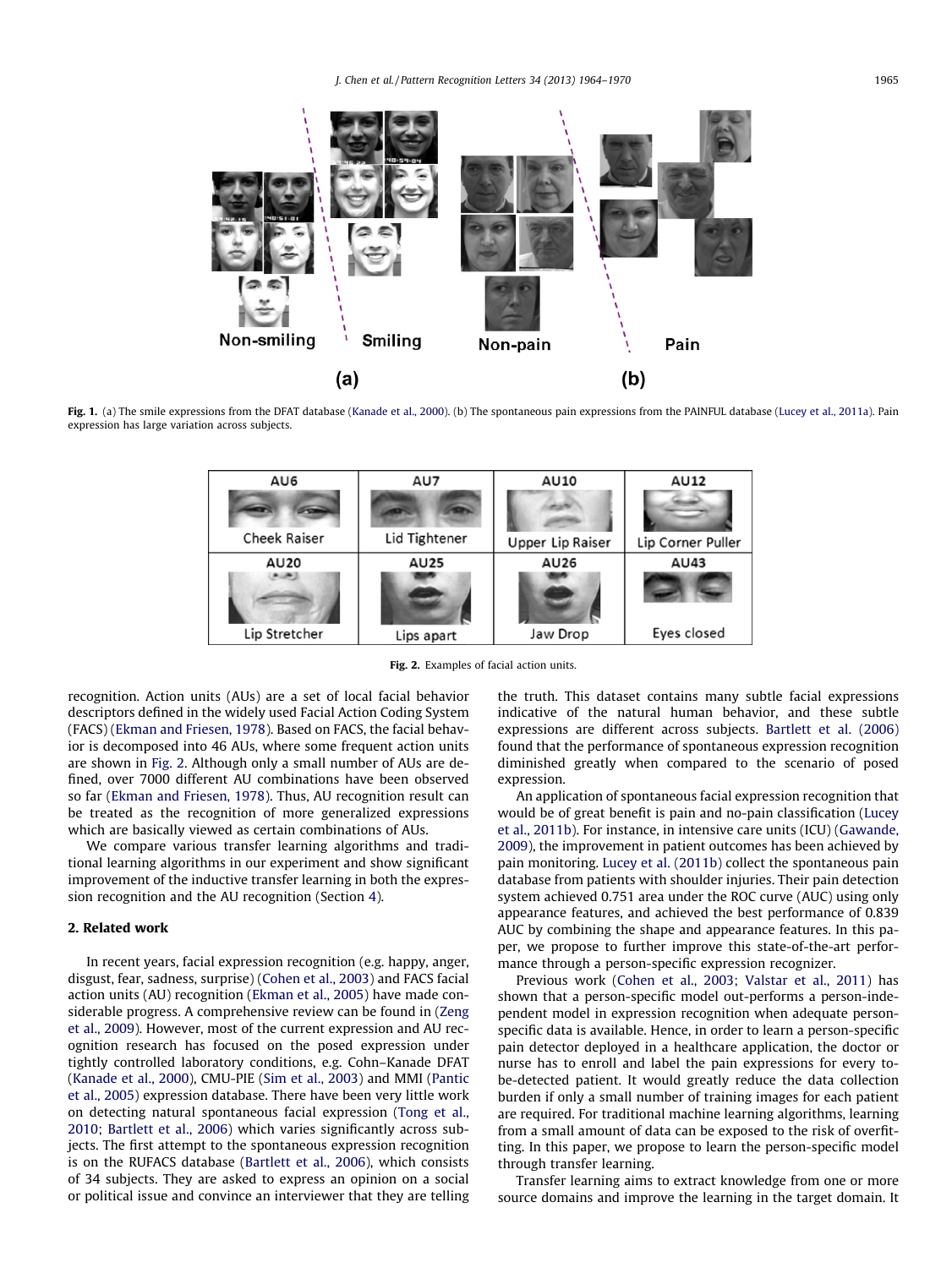<span id="page-2-0"></span>has been applied to a wide variety of applications, such as object recognition [\(Yao and Doretto, 2010](#page-5-0)), sign language recognition ([Farhadi et al., 2007](#page-5-0)) and text classification [\(Wang et al., 2008\)](#page-5-0). For more details we refer the reader to the survey paper ([Pan](#page-5-0) [and Yang, 2010\)](#page-5-0). In ([Pan and Yang, 2010\)](#page-5-0), the transfer learning algorithms are classified into three categories, namely inductive transfer learning, transductive transfer learning and unsupervised transfer learning.

In inductive transfer learning [\(Dai et al., 2007; Yang et al., 2007\)](#page-6-0), only a small amount of labeled data in the target domain is available. Learning a classifier solely from the labeled target data may suffer serious overfitting. Transfer learning remedies this problem by using the knowledge from the data in the source domain. TrAda-Boost [\(Dai et al., 2007\)](#page-6-0) attempts to utilize the ''good'' data in the source domain, which are similar to the target data, to improve the target Adaboost classifier. [Kulis et al. \(2011\)](#page-6-0) propose a domain adaption approach for object recognition. From the labeled object categories, they learn a non-linear transformation to transfer the data points in the source domain to the target domain.

In transductive transfer learning ([Zadrozny, 2004; Huang et al.,](#page-6-0) [2006; Sugiyama et al., 2007; Si et al., 2010](#page-6-0)), the target data is available but not labeled. Only the source data has labels. Thus, we cannot learn a classifier directly from the unlabeled target data. A common approach is to shift or re-weight the labeled source data, from which a target classifier can be learned. In ([Zadrozny, 2004; Huang et al.,](#page-6-0) [2006\)](#page-6-0), the source training data is re-weighted to approximate the distribution in the target domain. [Gopalan et al. \(2011\)](#page-6-0) propose to learn a domain shift from the source subspace to the target subspace in Grassmann manifold, and project the labeled source data to a subspace close to the target domain. Another approach for transductive transfer learning is to incorporate the unlabeled target data in the training of the source domain. [Si et al. \(2010\)](#page-6-0) propose to use the unlabeled target data as a regularization term in the discriminative subspace learning in the source domain, so that the learned subspace can generalize well to the target domain. Please notice that the term ''transductive transfer learning'' was first proposed by [Arnold et al. \(2007\)](#page-6-0) to distinguish it from "transductive learning" ([Vapnik et al., 1995](#page-6-0)) in the traditional machine learning setting. In transductive learning ([Joachims, 1999; Li and Wechsler, 2005](#page-6-0)), the unlabeled testing data is known at the training stage, which allows the learner to shape its decision function to match the properties of testing data. However, in transductive learning, the training and testing data are assumed to be drawn from the same distribution, while in transductive transfer learning, the source and target data are drawn from different distributions.

Finally, the unsupervised transfer learning [\(Dai et al., 2008](#page-6-0)) is applied to unsupervised learning tasks, such as clustering and dimensionality reduction, when both the target labels and the source labels are not available. In this paper, we apply both the inductive and transductive transfer learning to the task of person-specific facial expression and AU recognition.

## 3. Learning a person-specific model

We first introduce the notation used in our transfer learning problem. Let's denote the training data of a new subject as the target data  $\mathbf{D}_T = \{(\mathbf{x}_{T,i}, y_{T,i})\}_{i=1 \cdots N_T}$  and the training data of other M subjects as the source data  $\mathbf{D}_s = {\{\mathbf{D}_1, \ldots, \mathbf{D}_M\}}$ , where  $\mathbf{D}_m = {\{\mathbf{x}_{m,1}, y_{m,1}\}, \ldots, \mathbf{x}_{m,n}\}}$  $\{(\mathbf{x}_{m,N_m},y_{m,N_m})\}, \mathbf{x} \in \mathcal{X}$  is in the feature space and  $y \in \{1, +1\}$  is the binary class label. For example, in expression recognition, y represents the presence or absence of certain facial expression. A person-specific model is a classifier  $f_T : \mathbf{x}_T \to \gamma_T$  learned from the target data  $\mathbf{D}_T$ . However, since the size of target data  $(N_T)$  is very small, learning from  $D_T$ alone may suffer serious overfitting problems.

The most straightforward approach to address this problem is to combine the source data with the person-specific target data, and learn the classifier  $f_T$  from  $\{D_T, D_S\}$ . In the first facial expression recognition and analysis (FERA) challenge ([Valstar et al.,](#page-5-0) [2011\)](#page-5-0), this method works well for the expression recognition task. For example, the F-score is 0.44 for the person-independent test, and it is improved to 0.73 for the person-specific test. However, this method may have problems when the size of the target data is much smaller than that of the source data, i.e.,  $N_T \ll N_S$ . In this case, the target data is likely to be ignored in the combined training data set, because data samples from  $\mathbf{D}_T$  and  $\mathbf{D}_S$  contribute equally to the learning.

In comparison, transfer learning focuses on the performance on the target data. It can improve the learning of  $f<sub>T</sub>$  by transferring informative knowledge from the abundant source data  $D<sub>S</sub>$ . According to [Pan and Yang \(2010\)](#page-5-0), there are two types of transfer learning algorithms that are suitable for learning  $f<sub>T</sub>$ .

## 3.1. Inductive transfer learning algorithm

In this section, we use the boosting-based inductive transfer learning in [\(Yao and Doretto, 2010](#page-5-0)) to learn a person-specific model. This framework consists of two phases. In the first phase, the knowledge of the source data is represented by a large collection of weak classifiers. In the second phase, some of the weak classifiers are selected to boost the classification performance on the target data.

| <b>Algorithm 1.</b> Inductive transfer learning for a person-specific<br>model                                         |
|------------------------------------------------------------------------------------------------------------------------|
| <b>input:</b> Source data of M subjects $D_1, \ldots, D_M$ and target data of a<br>subject $D_T$ .                     |
| <b>output:</b> A person-specific classifier for the target subject<br>$y = f_T(\mathbf{x}).$                           |
| <b>Phase-I Learning a weak classifier set</b> $\mathcal{H} = \{h_m^{(k)}\}$ from                                       |
| source data $D_1, \ldots, D_M$ .                                                                                       |
| for $m = 1$ to M do                                                                                                    |
| Initialize the weight vector $\mathbf{w}_{m}^{(1)} = (w_{m,1}^{(1)}, \ldots, w_{m,N_m}^{(1)}),$                        |
| for $k = 1$ to K do                                                                                                    |
| Normalize the weight vector $w_m$ to 1,                                                                                |
| Find $h_m^{(k)}$ that minimizes the weighted classification error<br>$\varepsilon$ of $\mathbf{D}_m$ ,                 |
| Compute the weighted error $\varepsilon = \sum_{i=1}^{N_m} w_{m,i}^{(k)} [y_{m,i} \neq h_m^{(k)}(\mathbf{x}_{m,i})]$ , |
| $\alpha = \frac{1}{2} \ln \frac{1-\varepsilon}{\varepsilon},$                                                          |
| Update the weights $w_{m,i}^{(k+1)} = w_{m,i}^{(k)} \exp{\{-\alpha y_{m,i} h_m^{(k)}(\mathbf{x}_{m,i})\}},$            |
| $\mathcal{H} \leftarrow \mathcal{H} \cup h_m^{(k)}$ .                                                                  |
| end for                                                                                                                |
| end for                                                                                                                |
| Phase-II Learning a target classifier on target data $D_T$ .                                                           |
| Initialize the weights $\mathbf{w}_T^{(1)} = (w_{T,1}^{(1)}, \dots, w_{T,N_T}^{(1)}),$                                 |
| for $k = 1$ to K do                                                                                                    |
| Normalize the weight vector $w_T$ to 1,                                                                                |
| Select $h_{\tau}^{(k)}$ from H that minimizes the weighted                                                             |
| classification error $\varepsilon$ of $\mathbf{D}_T$ ,                                                                 |
| Compute the weighted error $\varepsilon = \sum_{i=1}^{N_T} w_{T,i}^{(k)} [y_{T,i} \neq h_T^{(k)}(\mathbf{x}_{T,i})]$ , |
| $\alpha_{\tau}^{(k)} = \frac{1}{2} \ln \frac{1-\varepsilon}{\varepsilon}$                                              |
| Update the weights $w_{T,i}^{(k+1)} = w_{T,i}^{(k)} \exp{\{-\alpha_T^{(k)} y_{T,i} h_T^{(k)}(\mathbf{x}_{T,i})\}},$    |
| $\mathcal{H} \leftarrow \mathcal{H} \setminus h_T^{(k)}$ .                                                             |
| end for                                                                                                                |
| <b>return</b> $f_T(\mathbf{x}) = sign\left(\sum_k \alpha_T^{(k)} h_T^{(k)}(\mathbf{x})\right)$ .                       |
|                                                                                                                        |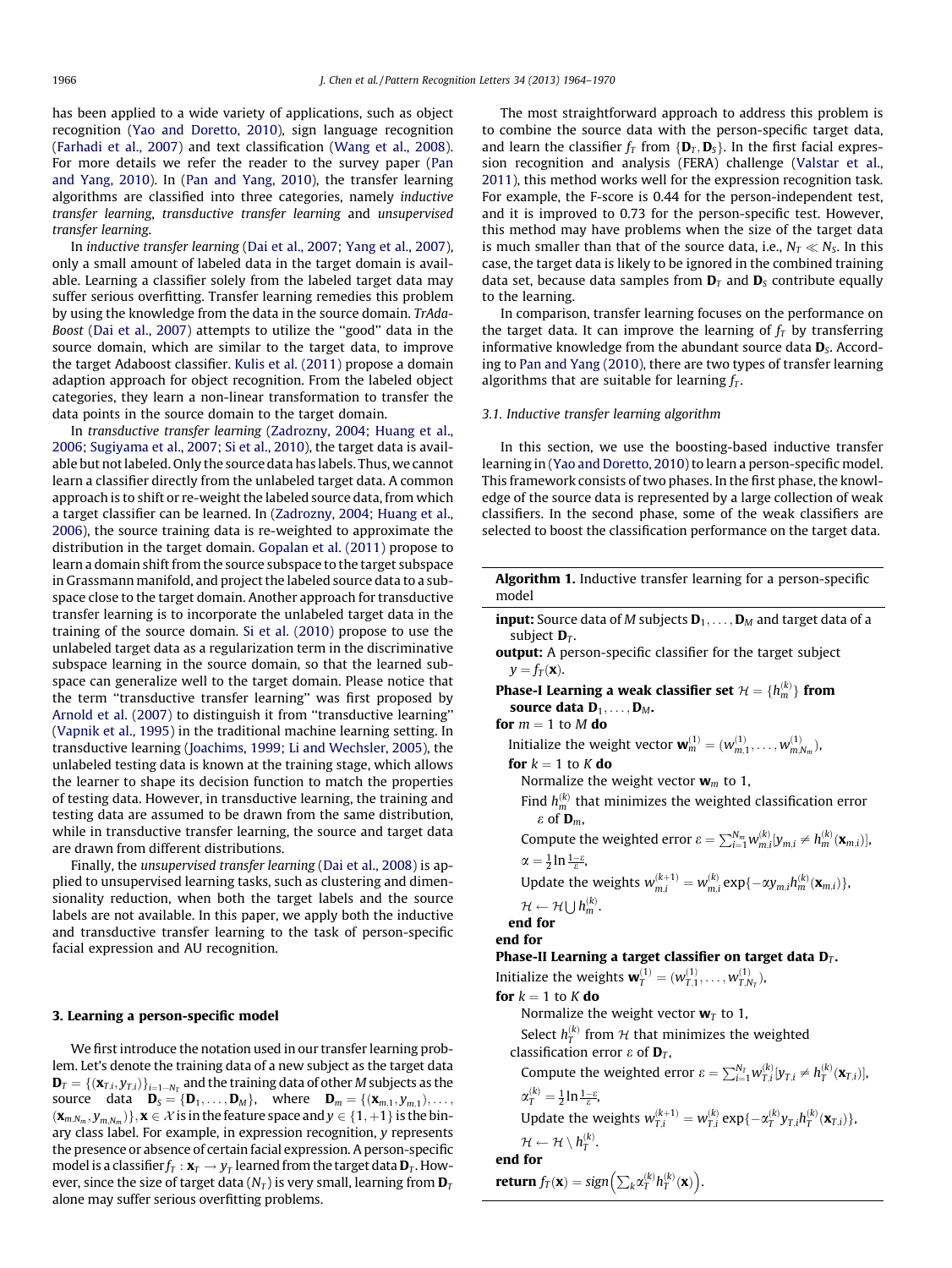<span id="page-3-0"></span>The transfer learning algorithm is summarized in Algorithm 1. Notice that it transfers the knowledge from multiple sources, each is the training data of one subject. The total number of the source data samples is  $N_S = \sum_{m=1}^M\!N_m.$  Compared to the transfer learning from a single source ([Dai et al., 2007\)](#page-6-0), this multi-source transfer learning is able to identify and take advantage of the sources that are closely related to the target, making it less vulnerable to negative transfer from the unrelated sources.

Phase-I is the standard Adaboost algorithm conducted for each subject of the source data. The Adaboost classifier includes the weak classifiers that best discriminate the positive and negative data for a particular source subject. All the weak classifiers learned from source data constitute a large set of classifiers  $H$ . Phase-II is a variation of Adaboost on the target data  $D<sub>T</sub>$ . In contrast to the traditional Adaboost which learns weak classifiers from the target data, we select the weak classifiers from the source classifier set  $H$ , which basically stores all weak classifiers work well for the source data. Since only the classifiers with the lowest classification rate on  $\mathbf{D}_T$  are finally selected, it ensures the *positive transfer* of the knowledge from the source domain to the target domain.

### 3.2. Transductive transfer learning algorithm

In this section, we use the transductive transfer learning algorithm in [\(Sugiyama et al., 2007](#page-6-0)) to learn a person-specific model. This approach is attractive because it can learn the target classifier without knowing the target labels  $\{y_{T,1}, \ldots, y_{T,N_T}\}$ , so that the burden of manual labeling for a new subject can be entirely eliminated.

The basic idea of transfer learning is to re-use the source data that is close to the target. Given the labeled source data  $\mathbf{D}_S = \{(\mathbf{x}_{S,i}, y_{S,i})\}_{i=1...N_S}$  and the unlabeled target data  $\mathbf{D}_T = {\mathbf{\{x}}_{T,j}\}_{j=1...N_T}$ , transductive transfer learning reweights every sample  $(\mathbf{x}_{s,i}, y_{s,i})$  in the source data using the probability ratio  $w(\mathbf{x}_{\mathcal{S},i})=\frac{p_{S}(\mathbf{x}_{\mathcal{S},i})}{p_{T}(\mathbf{x}_{\mathcal{S},i})}$ , where  $p_{S}(\mathbf{x})$  and  $p_{T}(\mathbf{x})$  are the marginal distributions of the source and the target, and then the reweighted source data are used to train the target model.

Here, the sample weight  $w(x)$  is approximated by a linear model,

$$
\hat{w}(\mathbf{x}) = \sum_{l=1}^{b} \alpha_l \phi_l(\mathbf{x}),\tag{1}
$$

where  $\phi_l(\mathbf{x})$  is a basis function such that  $\phi_l(\mathbf{x}) \geq 0$  for all **x**, and  $\alpha_l$  is the parameter to be learned. In our experiment, we use the kernel function as the basis function:  $\phi_l(\mathbf{x}) = \mathbf{K}(\mathbf{x}, \mathbf{x}_l) = \exp\left(-\frac{\|\mathbf{x} - \mathbf{x}_l\|}{2\sigma^2}\right)$  $\left(-\frac{\|\mathbf{x}-\mathbf{x}_l\|}{2\sigma^2}\right),$ where  $\sigma$  is the kernel width;  $\mathbf{x}_l$  is a data sample randomly selected from the target data. We randomly select half of the target data set to estimate these basis functions.

Based on Eq. (1), the target distribution can be approximated by the weighted source distribution,

$$
\hat{p_T}(\mathbf{x}) = \hat{w}(\mathbf{x}) p_S(\mathbf{x}). \tag{2}
$$

Transductive transfer learning minimizes the KullbackLeibler (KL) divergence between  $\hat{p_T}(\mathbf{x})$  and  $p_T(\mathbf{x})$ , with respect to  $\{\alpha_l\}_{l=1}^b$ ,

$$
KL[p_T(\mathbf{x})||\hat{p_T}(\mathbf{x})] = \int p_T(\mathbf{x}) \log \frac{p_T(\mathbf{x})}{\hat{w}(\mathbf{x})p_S(\mathbf{x})} d\mathbf{x}
$$
  
= 
$$
\int p_T(\mathbf{x}) \log \frac{p_T(\mathbf{x})}{p_S(\mathbf{x})} d\mathbf{x} - \int p_T(\mathbf{x}) \log \hat{w}(\mathbf{x}) d\mathbf{x}.
$$
 (3)

Given the training data, the first term is independent of  $\{\alpha_l\}_{l=1}^b$ . Thus, we maximize the second term,

$$
J := \int p_T(\mathbf{x}) \log \hat{w}(\mathbf{x}) d\mathbf{x} \approx \frac{1}{n_T} \sum_j \log \hat{w}(\mathbf{x}_{T,j})
$$

$$
= \frac{1}{n_T} \sum_j \log \left( \sum_{l=1}^b \alpha_l \phi_l(\mathbf{x}_{T,j}) \right), \tag{4}
$$

subject to the constraint,

$$
1 = \int \hat{w}(\mathbf{x})p_{S}(\mathbf{x})d\mathbf{x} = \frac{1}{n_{S}}\sum_{i}\hat{w}(\mathbf{x}_{S,i}) = \frac{1}{n_{S}}\sum_{i}\sum_{l=1}^{b}\alpha_{l}\phi_{l}(\mathbf{x}_{S,i}).
$$
 (5)

For the details of this optimization procedure, please refer to [Sugiyama et al. \(2007\)](#page-6-0). After optimization, we can used the estimated  $\{\alpha_i\}_{i=1}^b$  to compute the weight of each source data sample using Eq. (1).

Finally, we use the weighted source data to train an Adaboost classifier for the target subject, i.e., the sample weights of the source data are initialized as  $\{\hat{w}(\mathbf{x}_{s,i})_{i=1...N_S}\}$  in the AdaBoost learning algorithm.

### 4. Experimental results

We apply the transfer learning algorithms in two experiments, namely pain expression recognition and facial action unit (AU) recognition. Pain is an holistic expression as shown in [Fig. 1\(](#page-1-0)b), which is of specific interest in health care applications ([Gawande, 2009\)](#page-5-0). Facial action units are a set of local facial muscular movements defined by psychologists. Over 7000 different facial expressions can be represented by the combinations of 46 AUs ([Ekman and Friesen,](#page-5-0) [1978\)](#page-5-0). By applying transfer learning to AU recognition, we expect to generalize our algorithm to the recognition of more facial expressions.

We test the transfer learning algorithms on the PAINFUL database ([Lucey et al., 2011a\)](#page-5-0), which contains video sequences (totally 48,398 frames) of 25 patients with shoulder injuries. Spontaneous pain facial expressions are captured when the patients are rotating their arms.

#### 4.1. Feature extraction

Local Binary Pattern (LBP) ([Ahonen et al., 2006\)](#page-6-0) is used as the facial image feature in our experiments. We first use the eye locations provided in the PAINFUL database to crop and warp the face region to a  $128 \times 128$  image. Following the similar method in ([Ahonen et al., 2006\)](#page-6-0), the face image is divided into 8  $\times$  8 small regions to extract the LBP $_{8,1}^{\mu2}$  feature (59 dimensions). Here the superscript u2 reflects the use of uniform patterns, and (8,1) represents 8 sampling point on a circle of radius of 1. These LBP features are concatenated into a single, spatially enhanced feature which therefore has  $59 \times 8 \times 8 = 3776$  dimensions, as shown in [Fig. 3.](#page-4-0)

#### 4.2. Pain expression recognition

Parkachin and Solomon pain intensity (PSPI) ([Prkachin and](#page-6-0) [Solomon, 2008](#page-6-0)) is defined for each frame in the PAINFUL database, with PSPI ranges from 0 to 16. Here we label the frames with  $PSPI = 0$  as the negative samples and the frames with  $PSPI > 0$  as the positive samples.

Similar to [Lucey et al. \(2011a\)](#page-5-0), we perform a leave-one-subjectout evaluation on 25 subjects. The number of frames varies from 518 to 3360 for different subjects. For the target subject, we concatenate his positive frames into a sequence of length  $N_P$  and select the first  $N'_p$  frames as the target data to train a person-specific model. The second half of this sequence is retained for testing. Similarly, in  $N_N$  negative frames, first  $N_N'$  frames are selected as the target data and the last  $|N_N/2|$  frames are used for testing. Totally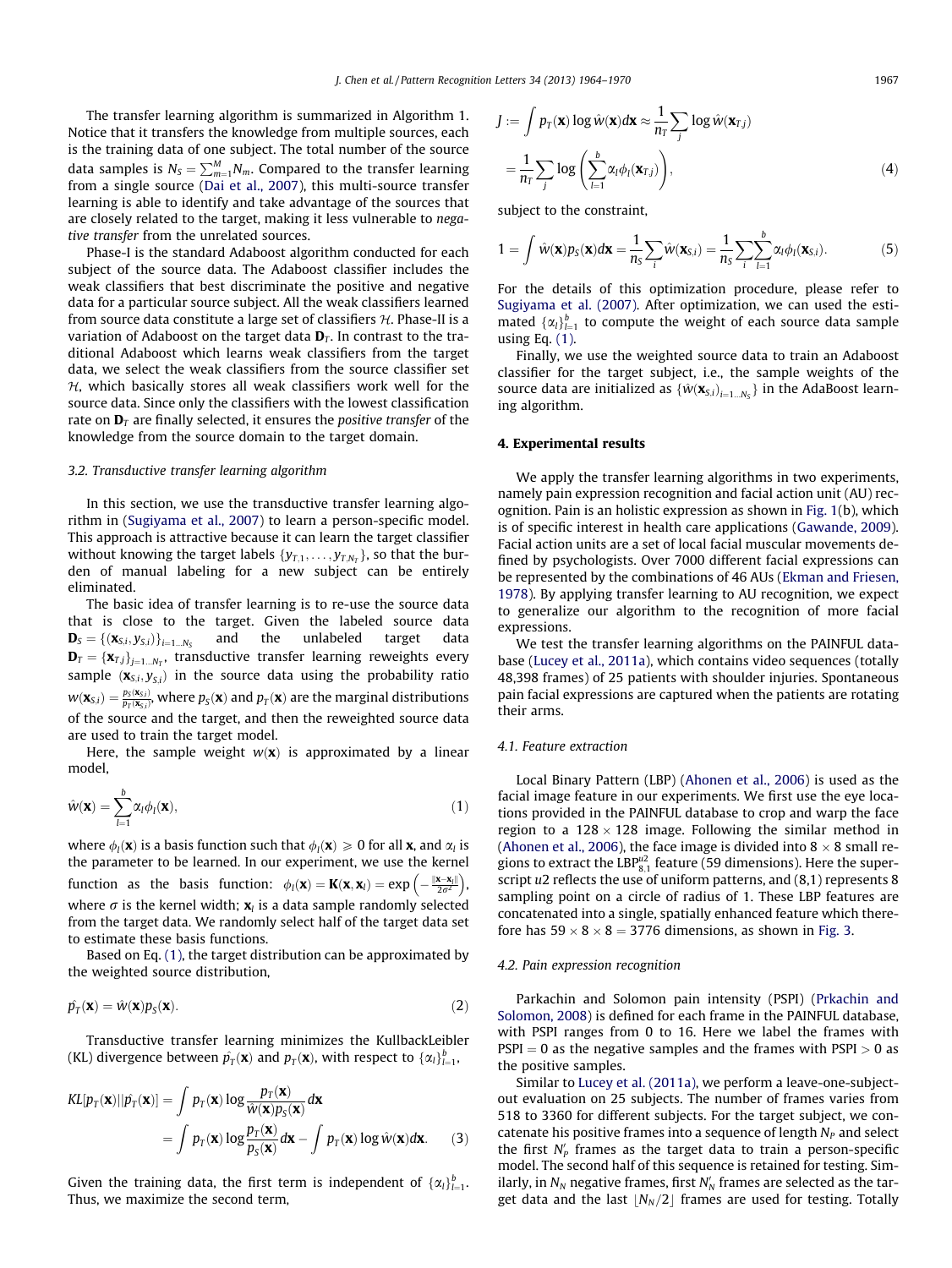<span id="page-4-0"></span>

Fig. 3. LBP is extracted as the facial image feature.

 $N'_T = N'_P + N'_N$  frames are used as the target data for transfer learning. We keep the positive/negative ratios to be the same  $\frac{N_P}{N_N} = \frac{N_P'}{N_N}$ .

We compare the generic model and four different personspecific models as follows.

- Generic model is an Adaboost classifier learned from the source data of 24 subjects. This is our baseline algorithm;
- Traditional person-specific Model-A is an Adaboost classifier learned only from the target data without transfer learning;
- Traditional person-specific Model-B is an Adaboost classifier learned from a combined dataset of both the source data and the target data;
- Inductive transfer model is learned using Algorithm 1. The target data and their labels are used to select weak classifiers from the source classifier set;
- Transductive transfer model is learned using the algorithm in Section [3.2](#page-3-0). The target data are used to reweight the source data. The labels of the target data are not used.

Each of the above models consists of 50 weak classifiers. When the number of training samples is 50, i.e.,  $N_T^\prime =$  50, the ROCs of these models are shown in Fig. 4. Table 1 shows the area under ROC (AUC) of these models with different number of samples in the target data.

For the traditional person-specific Model-A, we learn the Adaboost classifier only from the person-specific target data. This model suffers serious overfitting problems when the target data is limited (AUC is 0.557 when the number of target data is 10). Its performance can be improved by adding more training data, but it is always worse than the inductive transfer learning. When using adequate training data (i.e., half of the sequence), its performance is close to the inductive transfer learning.



**Fig. 4.** ROCs when  $N'_T = 50$ .

#### Table 1

Performance comparison: AUC for different sizes of target data  $(N'_T)$ . 'Half' refers to using the first half of the sequence for transfer learning.

| $N'_\tau$             | 10    | 25    | 50    | 100   | Half  |
|-----------------------|-------|-------|-------|-------|-------|
| Traditional Model-A   | 0.557 | 0.684 | 0.786 | 0.862 | 0.893 |
| Traditional Model-B   | 0.786 | 0.816 | 0.819 | 0.835 | 0.878 |
| Inductive transfer    | 0.782 | 0.821 | 0.880 | 0.891 | 0.895 |
| Transductive transfer | 0.756 | 0.755 | 0.765 | 0.756 | 0.760 |
|                       |       |       |       |       |       |

Generic model (baseline) 0.769

| Table 2<br>Average time for training a person-specific model. |                    |  |  |  |  |
|---------------------------------------------------------------|--------------------|--|--|--|--|
| Traditional Model-A                                           | $2.6 \text{ min}$  |  |  |  |  |
| <b>Traditional Model-B</b>                                    | $14.3 \text{ min}$ |  |  |  |  |
| Inductive transfer model                                      | $0.16$ min         |  |  |  |  |
| Transductive transfer model                                   | $176$ min          |  |  |  |  |

For the traditional person-specific Model-B, the classifier is learned from a combined dataset that consists of both the source and the target data. Because we have a large amount of training data, the overfitting problem can be remedied. However, since this classifier focuses on the combined dataset, its performance on the target data is not as good as Model-A when the target data is sufficient. Furthermore, since the training data size is very large, the learning process is very time consuming. We list the average training time for various person-specific models in Table 2.

The inductive transfer learning achieves the best performance among person-specific models. It outperforms the baseline with a



Fig. 5. AUC of different models with different numbers of weak classifiers when  $N_T' = 50.$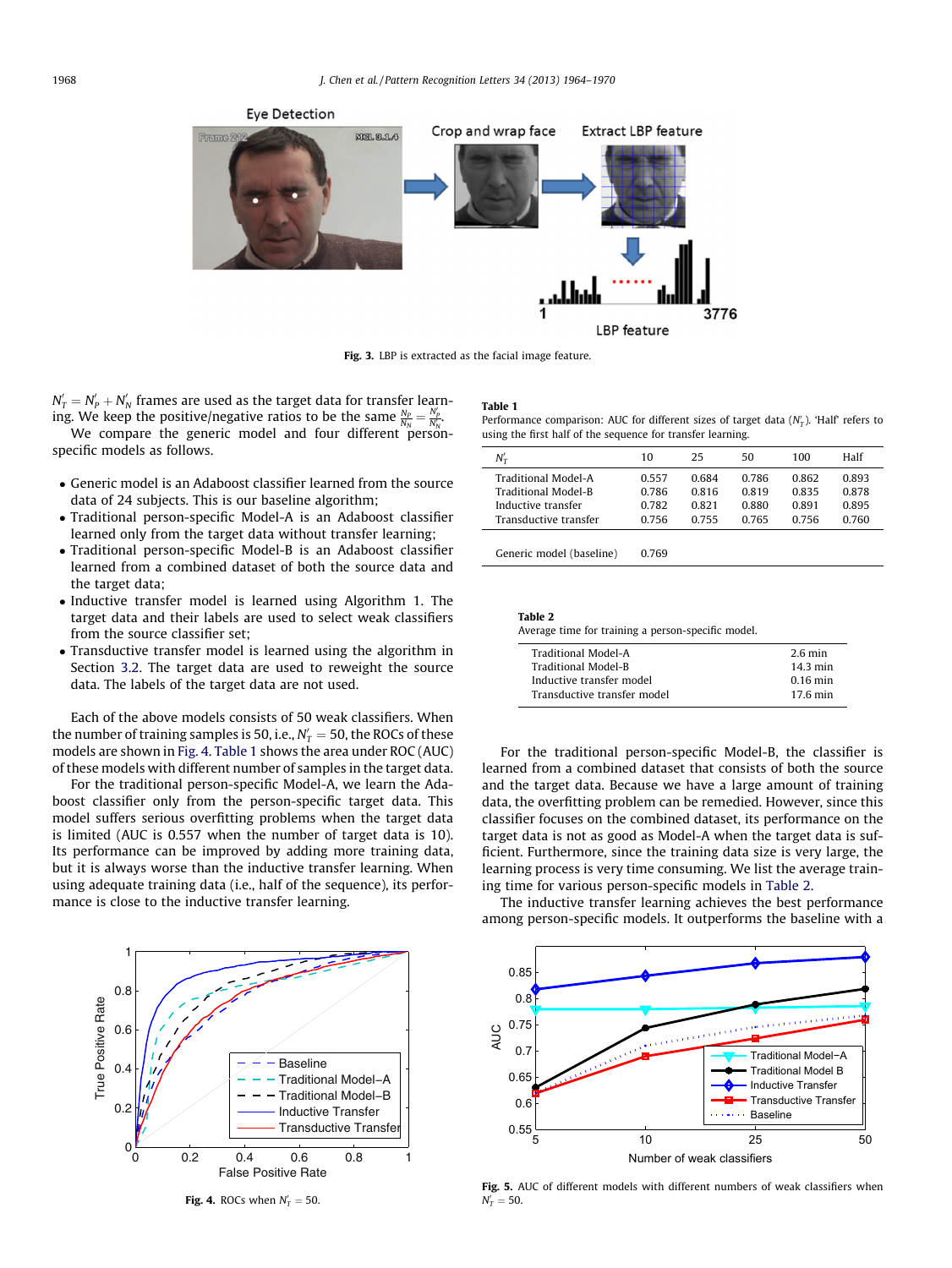<span id="page-5-0"></span>Table 3 Comparison of AUCs of AU recognition.  $N_T' = 50$  is used in inductive transfer learning.

| AU                     |       |       |       | . .   | 20    | 25    | 26    | 43    | AVG    |
|------------------------|-------|-------|-------|-------|-------|-------|-------|-------|--------|
| Generic model          | 0.792 | 0.634 | 0.758 | 0.772 | 0.820 | 0.655 | 0.596 | 0.875 | 0.738  |
| Inductive transfer     | 0.907 | 0.921 | 0.930 | 0.901 | 0.888 | 0.855 | 0.864 | 0.922 | 0.8985 |
| Lucey et al. $(2011a)$ | 0.854 | 0.804 | 0.892 | 0.857 | 0.779 | 0.780 | 0.710 | 0.875 | 0.8189 |

small number of target data samples (AUC is improved from 0.769 to 0.782 with only 10 samples) and its performance increases significantly when adding more training samples (AUC = 0.891 with 100 target samples). Furthermore, because inductive transfer learning does not need to train new weak classifiers, it is the fastest algorithm as shown in [Table 2](#page-4-0), which makes it suitable for rapid retraining of a new target subject.

For the transductive transfer learning, we did not observe any improvement even with adequate training data. A possible reason is that the boosting classifier is not sensitive to the marginal distribution change. In ([Zadrozny, 2004\)](#page-6-0), the classifiers are grouped into two categories: local classifiers, which depend only on  $P(y|\mathbf{x})$ , and global classifiers, which depend on both  $P(y|\mathbf{x})$  and  $P(\mathbf{x})$ . In our transductive transfer learning, we only reweight the source data to approximate the target marginal distribution  $P_T(\mathbf{x})$ . Since the AdaBoost classifier tends to be a local learner, this transductive transfer scheme may not be suitable.

The training and testing time of an Adaboost classifier is proportional to its number of weak classifiers. An efficient algorithm can learn a good AdaBoost classifier with fewer weak classifiers. [Fig. 5](#page-4-0) depicts the performance of different algorithms with different numbers of weak classifiers. It shows that inductive transfer learning can achieve good performance (AUC = 0.818) with merely five weak classifiers, which further demonstrates its efficacy.

#### 4.3. Action unit recognition

In this section we focus on AU recognition because we expect to generalize our transfer-learning framework to more expressions, which basically can be viewed as certain combinations of AUs. In the PAINFUL database, we focus on eight frequent AUs which are labeled frame by frame. The descriptions of these AUs are showed in [Fig. 2](#page-1-0). For each AU, we label the frames with AU presence as positive samples, and the other frames as negative samples. We use the same method in Section [4.1](#page-3-0) to extract the 3776 dimensional LBP feature from each frame.

A leave-one-subject-out evaluation on 25 subjects is performed, using the same method in Section [4.2](#page-3-0) to select target data and testing data for each subject. We compare the generic model, the inductive transfer model ( $N_T' = 50$ ), and the state-of-the-art method (Lucey et al., 2011a) in Table 3. In (Lucey et al., 2011a), both face shape and appearance from Active Appearance Model (AAM) tracking are used as the image feature and a generic SVM classifier is trained for each AU. In our generic model and inductive transfer model, we only use the face appearance feature, i.e., the LBP feature. Each model is composed of 50 weak classifiers.

We observe significant performance improvement of inductive transfer learning given only a small number of target data ( $N_T' = 50$ ). It outperforms our generic model and also the start-ofthe-art model in (Lucey et al., 2011a). In terms of individual AU detection, transfer learning improves the performance of every AU, especially the AUs with small muscular movement, which are typically very difficult to be detected, such as eyelid tightening (AU7) and lip stretcher (AU20).

## 5. Conclusion

This paper exploits the idea of learning a person-specific model to improve facial expression recognition. In order to learn a robust person-specific model with minimal demand on new target data, we propose to use the transfer learning, which can mitigate the overfitting in the target domain by transferring the informative knowledge from similar source domains. We deploy and evaluate different transfer learning algorithms within the context of pain expression recognition and face AU recognition. Compared to the traditional methods, the experiment shows that inductive transfer learning can significantly improve the recognition performance with a limited number of target samples, through a very efficient learning procedure. In order to further reduce the dependence on data collection and labeling, our future work includes extending the algorithm to make use of the unlabeled data samples or partially labeled data, e.g., only the negative data is available and labeled.

## References

- Kanade, T., Cohn, J., Tian, Y.L., 2000. Comprehensive database for facial expression analysis. In: Proc. Internat. Conf. on Automatic Face and Gesture Recognition (FG), pp. 46–53.
- Whitehill, J., Littlewort, G., Fasel, I., Bartlett, M., Moellan, J., 2009. Toward practical smile detection. IEEE Trans. Pattern Anal. Machine Intell. 31 (11), 2106–2111.
- Lucey, P., Cohn, J.F., Prkachin, K.M., Solomon, P.E., Matthews, I., 2011. Painful data: The UNBC-McMaster shoulder pain expression archive database. In: Proc. Internat. Conf. on Automatic Face and Gesture Recognition (FG), pp. 57–64.
- Ekman, P., Friesen, W.V., 1978. Facial Action Coding System: A Technique for the Measurement of Facial Moment. Consulting Psychologists Press.
- Cohen, I., Sebe, N., Garg, A., Chen, L.S., Huang, T.S., 2003. Facial expression recognition from ideo sequences: Temporal and static modeling. Comput. Vision Image Understan. 91 (1–2), 160–187.
- Ekman, P., Rosenberg, E., 2005. What the Face Reals: Basic and Applied Studies of Spontaneous Expression Using the Facial Action Coding System (FACS). Series in Affective Science. Oxford University Press.
- Zeng, Z., Pantic, M., Roisman, G.I., Huang, T.S., 2009. A survey of affect recognition methods: Audio, visual, and spontaneous expressions. IEEE Trans. Pattern Anal. Machine Intell. 31 (1), 39–58.
- Sim, T., Baker, S., Bsat, M., 2003. The CMU pose, illumination, and expression database. IEEE Trans. Pattern Anal. Machine Intell. 25 (1), 1615–1618.
- Pantic, M., Valstar, M., Rademaker, R., Maat, L., 2005. Web-based database for facial expression analysis. In: Proc. Internat. Conf. on Multimedia and Expo (ICME).
- Tong, Y., Chen, J., Ji, Q., 2010. A unified probabilistic framework for spontaneous facial action modeling and understanding. IEEE Trans. Pattern Anal. Machine Intell. 32 (2), 258–273.
- Bartlett, M., Littlewort, G., Frank, M., Lainscsek, C., Fasel, I., Moellan, J., 2006. Automatic recognition of facial actions in spontaneous expressions. J. Multimedia 1 (6), 22–35.
- Lucey, P., Cohn, J.F., Matthews, I., Lucey, S., Sridharan, S., Howlett, J., et al., 2011b. Automatically detecting pain in ideo through facial action units. IEEE Trans. Systems Man Cybern. Part B Cybern. 41 (3), 664–674.
- Gawande, A., 2009. The Checklist Manifesto: How to Get Things Right. Metropolitan **Books**
- Valstar, M., Jiang, B., Mehu, M., Pantic, M., Scherer, K., 2011. The first facial expression recognition and analysis challenge. In: Proc Internat. Conf. on Automatic Face and Gesture Recognition (FG), pp. 921–926.
- Yao, Y., Doretto, G., 2010. Boosting for transfer learning with multiple sources. In: Proc. IEEE Conf. on Computer Vision and, Pattern Recognition (CVPR), pp. 1855– 1862.
- Farhadi, A., Forsyth, D., White, R., 2007. Transfer learning in sign language. In: Proc. IEEE Conf. on Computer Vision and Pattern Recognition (CVPR), pp. 1–8.
- Wang, P., Domeniconi, C., Hu, J., 2008. Using wikipedia for co-clustering based cross-domain text classification. In: Proc. Internat. Conf. on Data Mining (ICDM), pp. 1085–1090.
- Pan, S.J., Yang, Q., 2010. A survey on transfer learning. IEEE Trans. Knowl. Data Eng. 22 (10), 1345–1359.